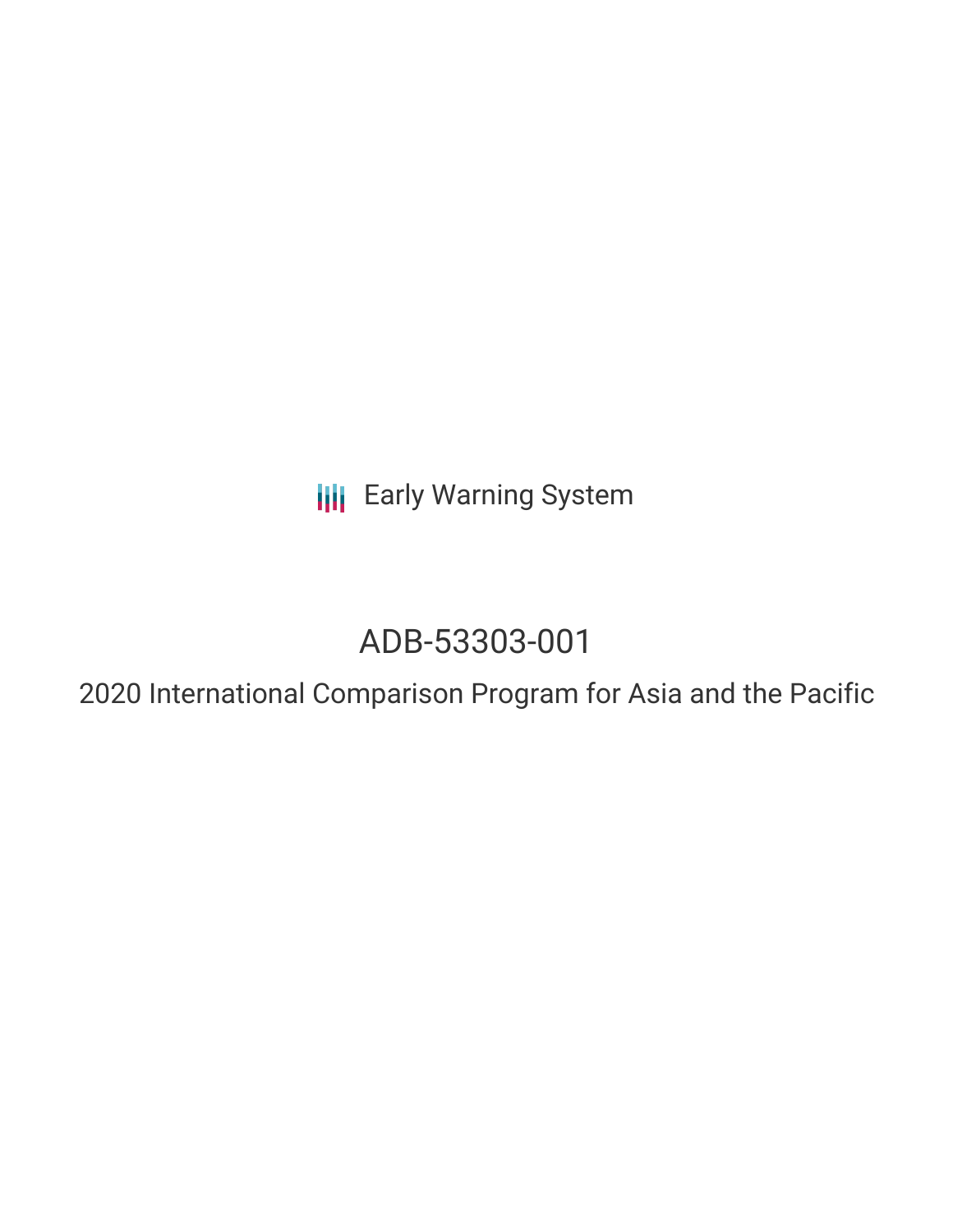

## **Quick Facts**

| <b>Countries</b>               | Bangladesh, Bhutan, Brunei, Cambodia, China, Fiji, India, Indonesia |
|--------------------------------|---------------------------------------------------------------------|
| <b>Specific Location</b>       | Region-wide                                                         |
| <b>Financial Institutions</b>  | Asian Development Bank (ADB)                                        |
| <b>Status</b>                  | Proposed                                                            |
| <b>Bank Risk Rating</b>        |                                                                     |
| <b>Sectors</b>                 | Law and Government                                                  |
| <b>Investment Type(s)</b>      | Grant                                                               |
| <b>Investment Amount (USD)</b> | $$2.00$ million                                                     |
| <b>Grant Amount (USD)</b>      | \$2.00 million                                                      |
| <b>Project Cost (USD)</b>      | \$2.00 million                                                      |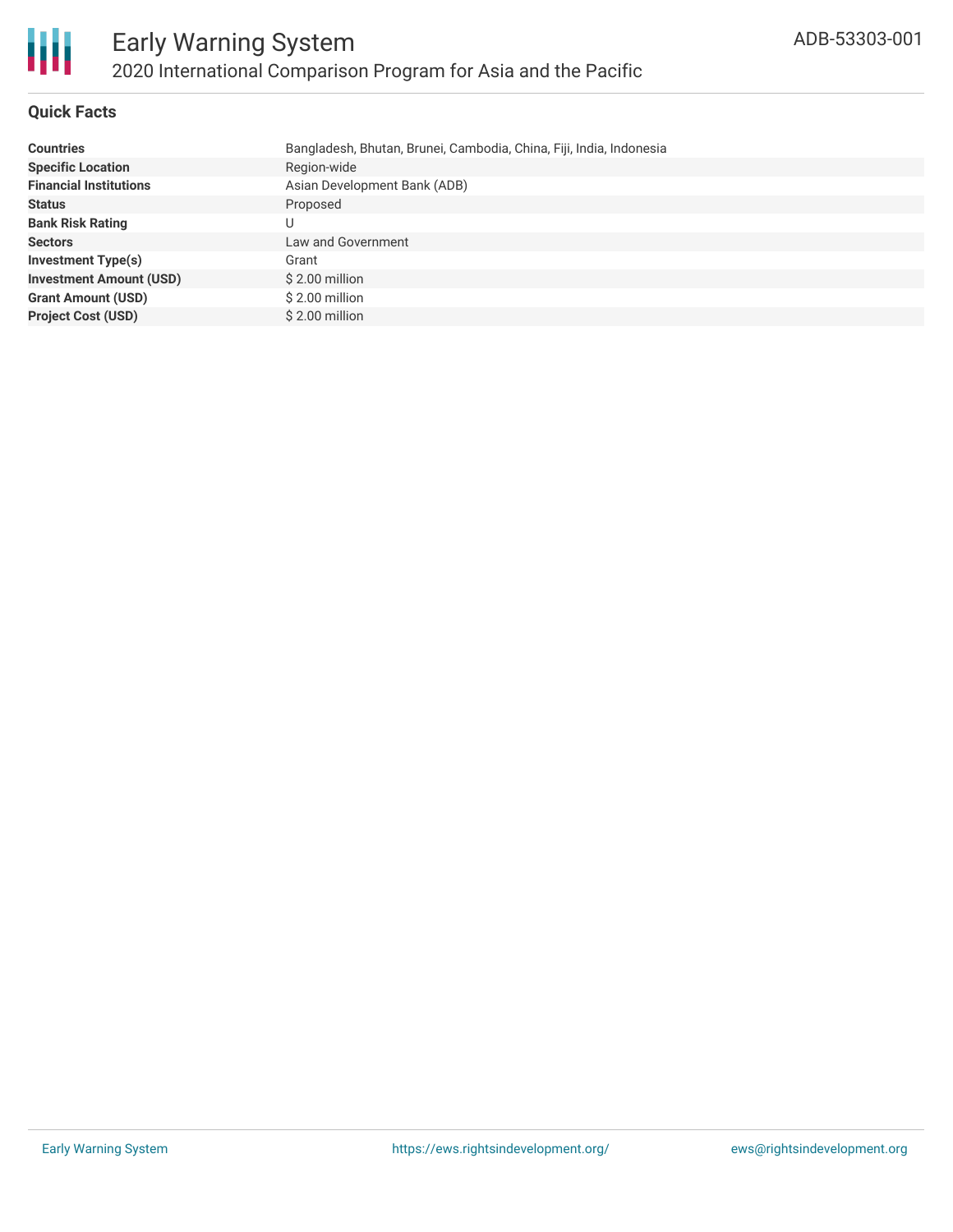

#### **Project Description**

According to the bank document, the Asian Development Bank (ADB) through the Economic Research and Regional Cooperation Department (ERCD) has been the regional implementing agency (RIA) of the International Comparison Program (ICP) for Asia and the Pacific since 2003.

The ICP, implemented under the overall guidance of the United Nations Statistical Commission (UNSC), is the world's largest statistical initiative that aims to produce globally comparable measures of gross domestic product (GDP) and its components (household consumption expenditure, government consumption expenditure, gross fixed capital formation, and imports and exports) based on purchasing power parities (PPPs) for economies across the world.

The proposed knowledge and support technical assistance (KSTA), is aimed at supporting ADB's continued role as the RIA for the 2020 cycle of the ICP in Asia and the Pacific region to produce PPPs for the year 2020 and undertaking related statistical capacity building activities in the participating economies. Within the scope of the KSTA, ADB will provide overall management, coordination of regional data collection in the participating economies through the national implementing agencies (NIAs), data validation, analysis, and calculation of the Asia Pacific regional PPPs for the 2020 cycle of the ICP which is targeted to begin globally from January 2020.

These are countries that receive funding from ADB for this project: Bangladesh, Bhutan, Brunei Darussalam, Cambodia, Fiji, Hong Kong (China), India, Indonesia, Lao People's Democratic Republic, Malaysia, Maldives, Mongolia, Myanmar, Nepal, Pakistan, Philippines, People's Republic of China, Singapore, Sri Lanka, Taipei, Thailand, Viet Nam.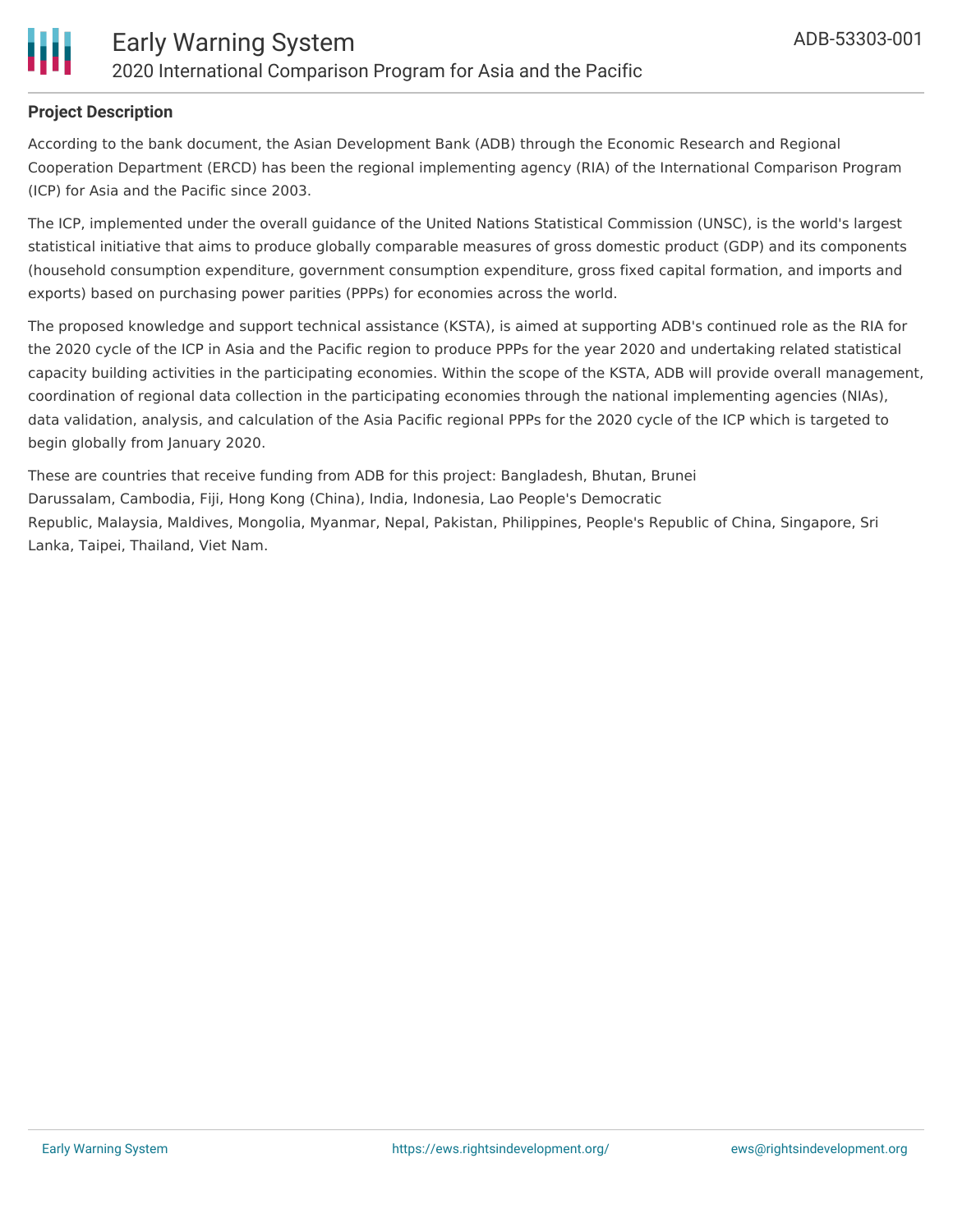

#### **Investment Description**

Asian Development Bank (ADB)

Technical Assistance Special Fund (ADB) US\$ 2.00 million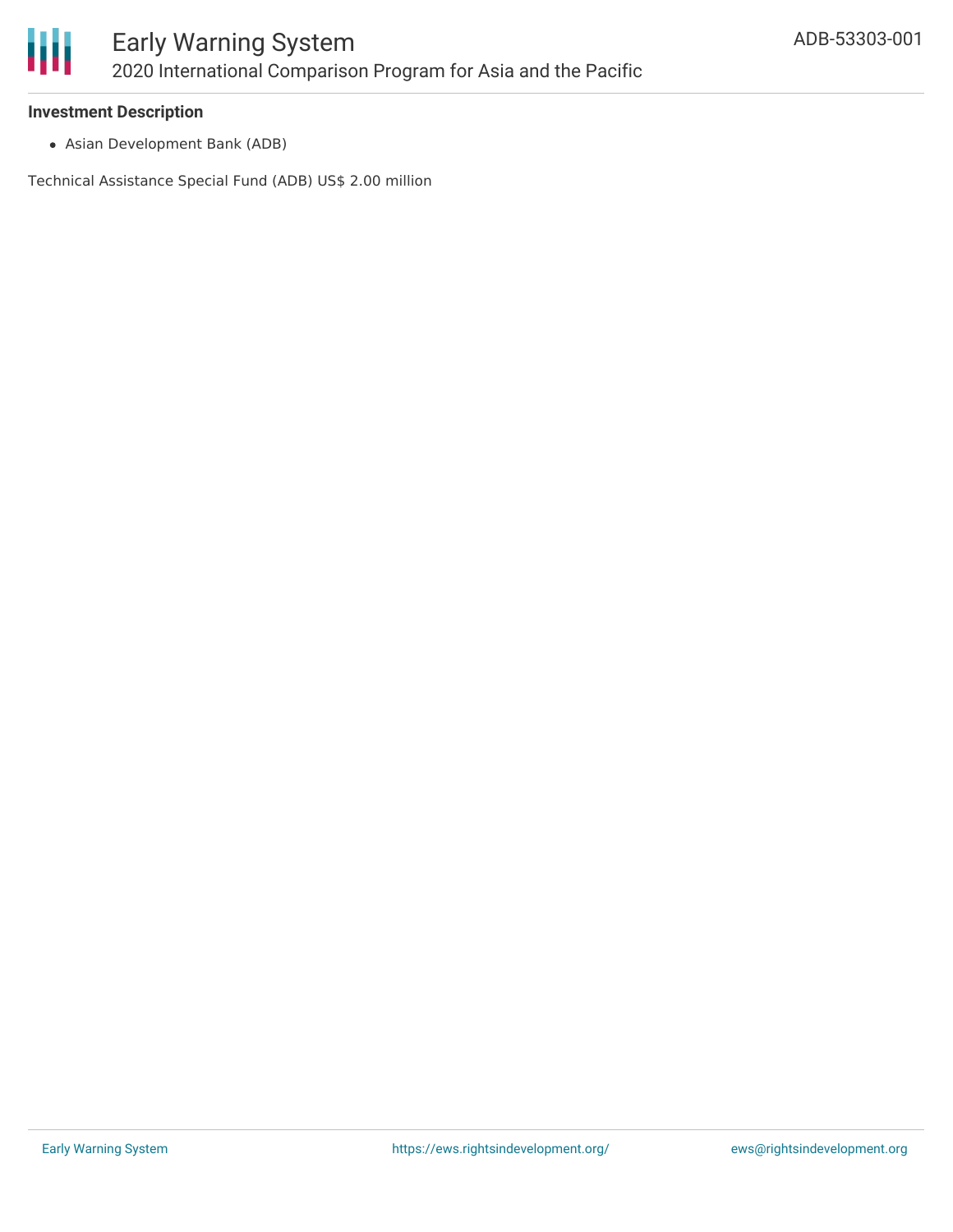#### **Contact Information**

**Responsible ADB Officer** Kaushal Joshi

**Responsible ADB Department** Economic Research and Regional Cooperation Department

**Responsible ADB Division** EROD-SDI

**Executing Agencies**

**Asian Development Bank** 6 ADB Avenue, Mandaluyong City 1550, Philippines

\*There is no further information being disclosed at this stage of the project\*

## **ACCOUNTABILITY MECHANISM OF ADB**

The Accountability Mechanism is an independent complaint mechanism and fact-finding body for people who believe they are likely to be, or have been, adversely affected by an Asian Development Bank-financed project. If you submit a complaint to the Accountability Mechanism, they may investigate to assess whether the Asian Development Bank is following its own policies and procedures for preventing harm to people or the environment. You can learn more about the Accountability Mechanism and how to file a complaint at: http://www.adb.org/site/accountability-mechanism/main